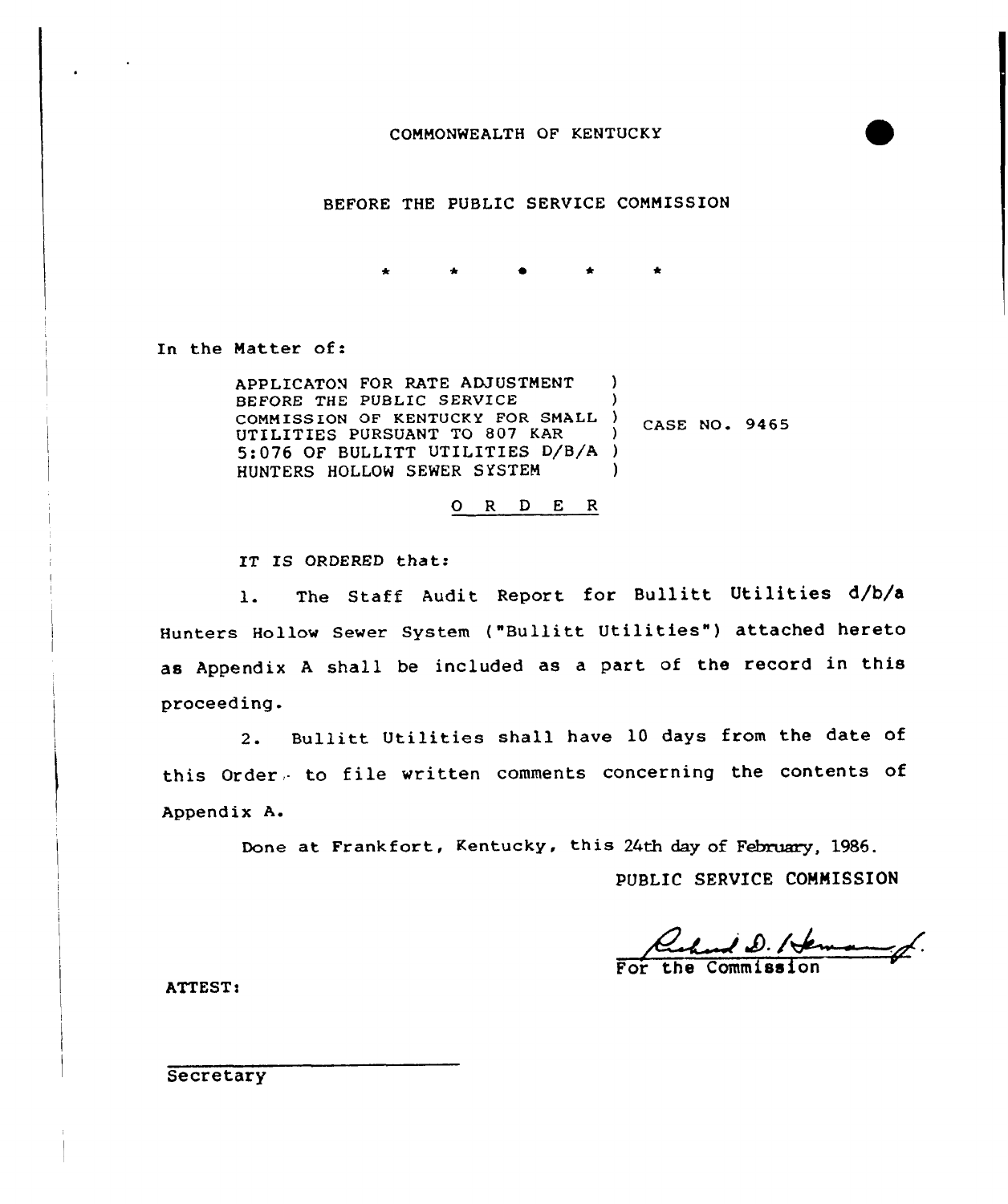# Staff Audit Report on Bullitt Utilities, Inc. d/b/a Hunters Hollow Sewer System

### PREFACE

On November 19, 1985, Bullitt Utilit<mark>ies, Inc.</mark>, d/b/ Hunters Hollow Sewer System ("Hunters Hollow") filed its application seeking an increase in its rates for sewer service. The proposed rates would generate 842,112 on an annual basis, an average increase of 178 percent in the residential rates currently being charged. The increase would be substantially less to some customers and substantially more to others.

As part of its endeavor to shorten and simplify the regulatory process for small utilities the Commission chose to perform a limited financial audit of Hunters Hollow's operations for the test year, calendar year 1984. The Commission's objective was to substantially reduce the need for written data requests, decrease the time necessary to examine the application and, therefore, decrease the expense to the utility. Mr. Larry Harley and Mr. Sam Bryant of the Commission's Division of Rates and Tariffs performed the audit on January 23, 1986, at the offices of Mr . Carroll Cogan in Louisville, Kentucky.

This filing was made on the basis of the combined Hunters Hollow and Bluelick Sewer Corp. ("Bluelick") systems as currently before this Commission in Case No. 9367.

#### SCOPE

The scope of the audit was limited to obtaining information to determine whether the operating expenses as reported in Hunters Hollow's 1984 Annual Report used as the test year in this case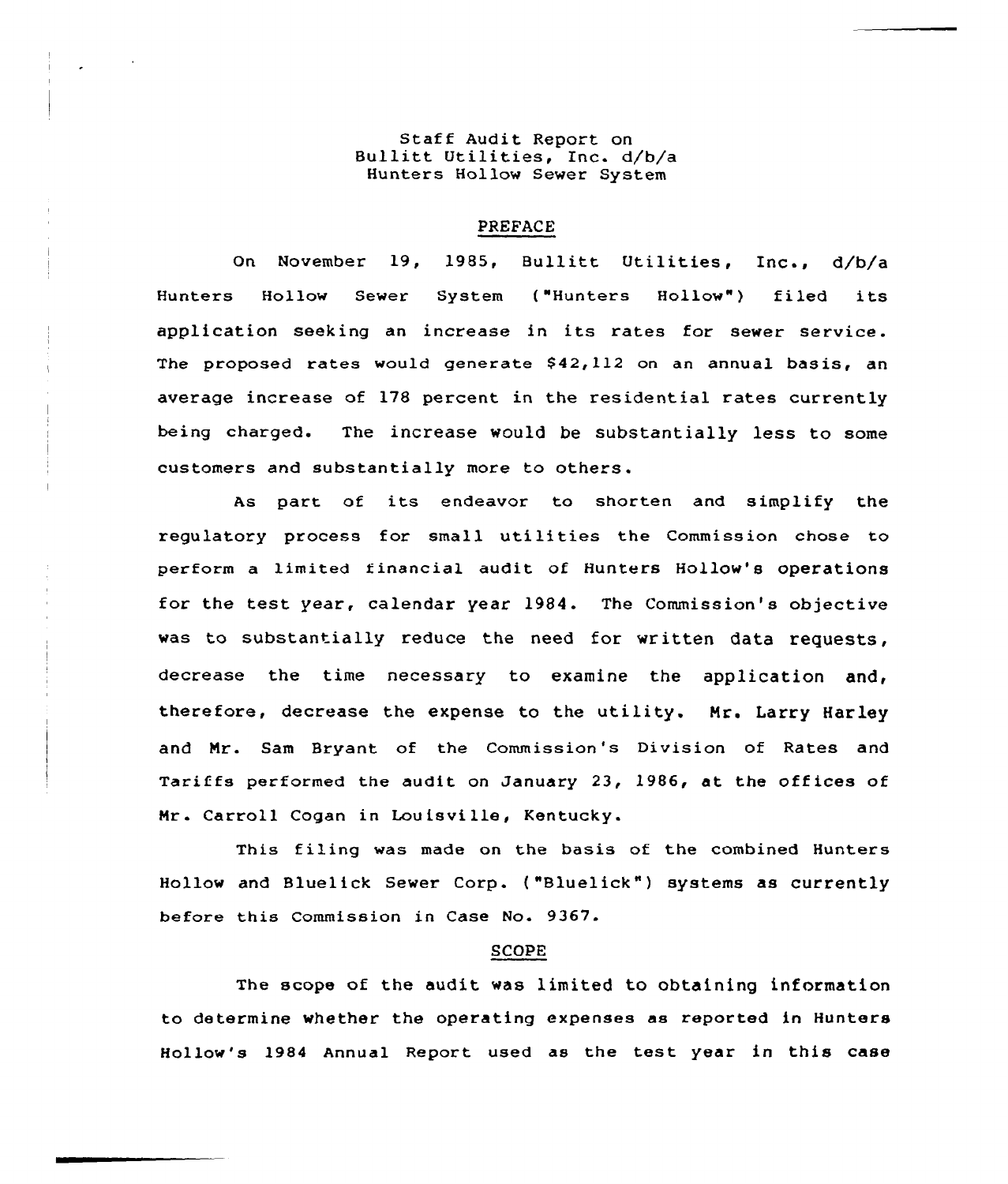were representative of normal operations and to gather information to evaluate pro forma adjustments made in Hunters Hollow's filing. Expenditures charged to test year operations were reviewed as were the invoices. Insignificant or immaterial discrepancies were not pursued and are not addressed herein.

#### FINDINGS

## General Observation

All All Constitution

Bullitt Utilities, Inc. is comprised of the two separate sewer treatment plants, Bullitt Hills and Hunters Hollow. Examination of the balance sheet revealed that the operations of both plants are combined into one balance sheet for reporting purposes. Upon examination of the ledger, balance sheet items for each entity could be readily identified with few exceptions (ie., cash and retained earning). The Staff advises that all accounts be separated for future Annual Reports.

Most of the expenses incurred by Hunters Hollow during the test period were booked as accounts payable to Andriot-Davidson's Service Company, Inc. ("Andriot-Davidson"). Except for electric and water expenses it appeared that very little cash was expended for operation and maintenance of the plant.

During an exit conference with Mrs Cogan and his accountant Mrs Pat Logsdon, CPA, it was determined that the Hunters Hollow plant has the capacity to treat flow from 600 units. At present the plant has 183 connections thus operating at only 30.5% capacity.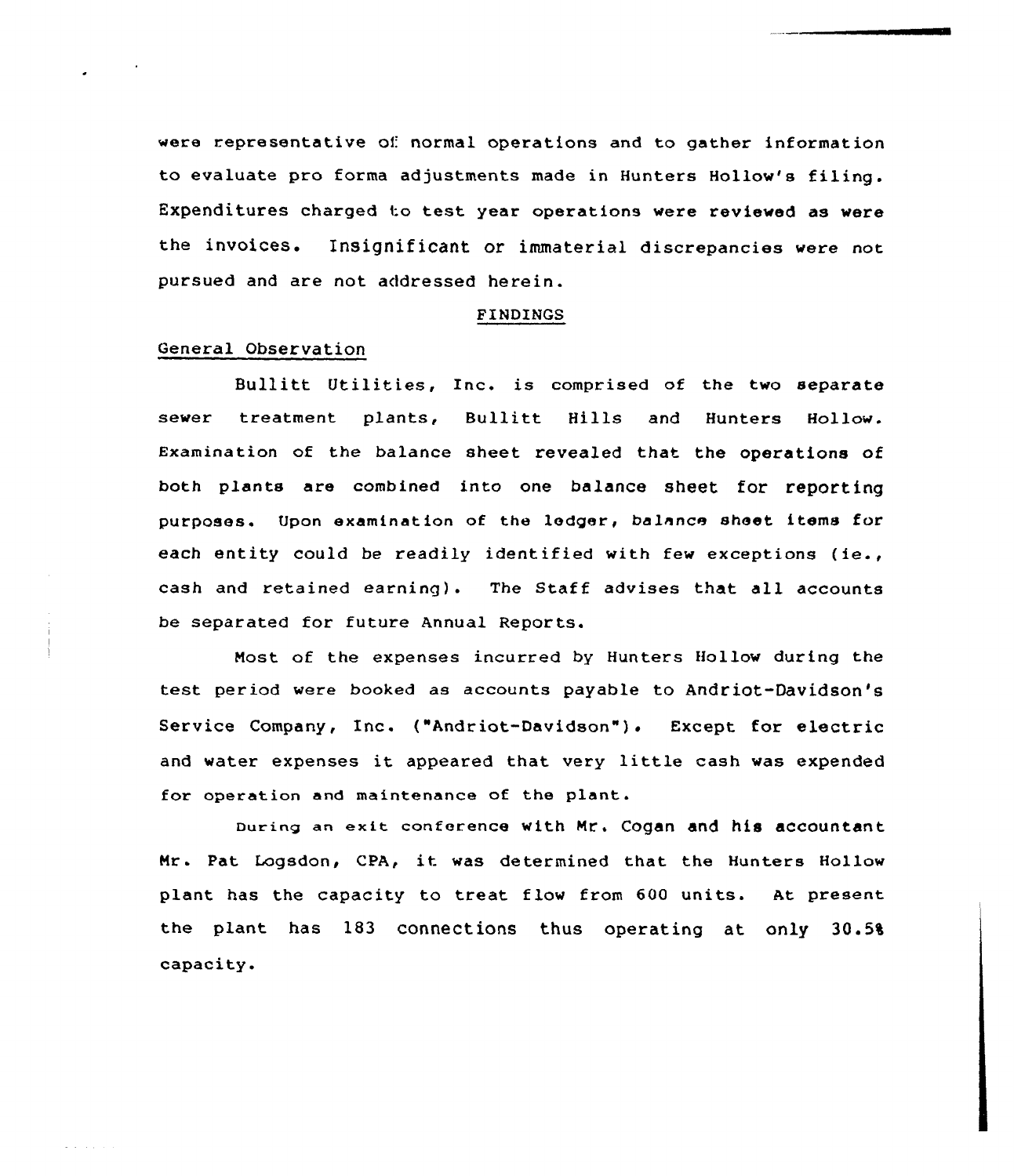Nr. Chris Glanz, the former owner of Blue Lick was available to answer any questions from the staff. Nr. Glanz advised the staff that no records existed from his operation of Blue Lick.

#### Fuel and Power Expense

 $\mathbf{r}$ 

Upon examination of Hunters Hollow's test-year expenditures it was revealed that the electric expense for pumping was overstated by \$1,494 due to a balance from the December, 1983 bill being carried forward onto the January, <sup>1984</sup> bill. This amount is not a proper test-year expenditure and, therefore, Account No. 703, Fuel and Power Purchased for Pumping and Treatment should be reduced by  $$1,494.$ 

In its filing Hunters Hollow proposed an adjustment to electric power expense in the amount of  $$3,542$ . This adjustment was based on an estimated 15 percent increase in power required to run the blowers and pumps at the treatment plant due to the increased load from Blue Lick customers. This adjustment amounted to  $$1,610$ . An additional  $$1,932$  in electric expense has been proposed by Hunters Hollow due to the addition of the Blue Lick lift station.

During the audit Commission staff examined electric bills for the calendar year 1985, the first full year that Hunters Hollow and Blue Lick were combined, and determined Hunters Hollow's electric expense for 1985 to be \$12,115.

 $-3-$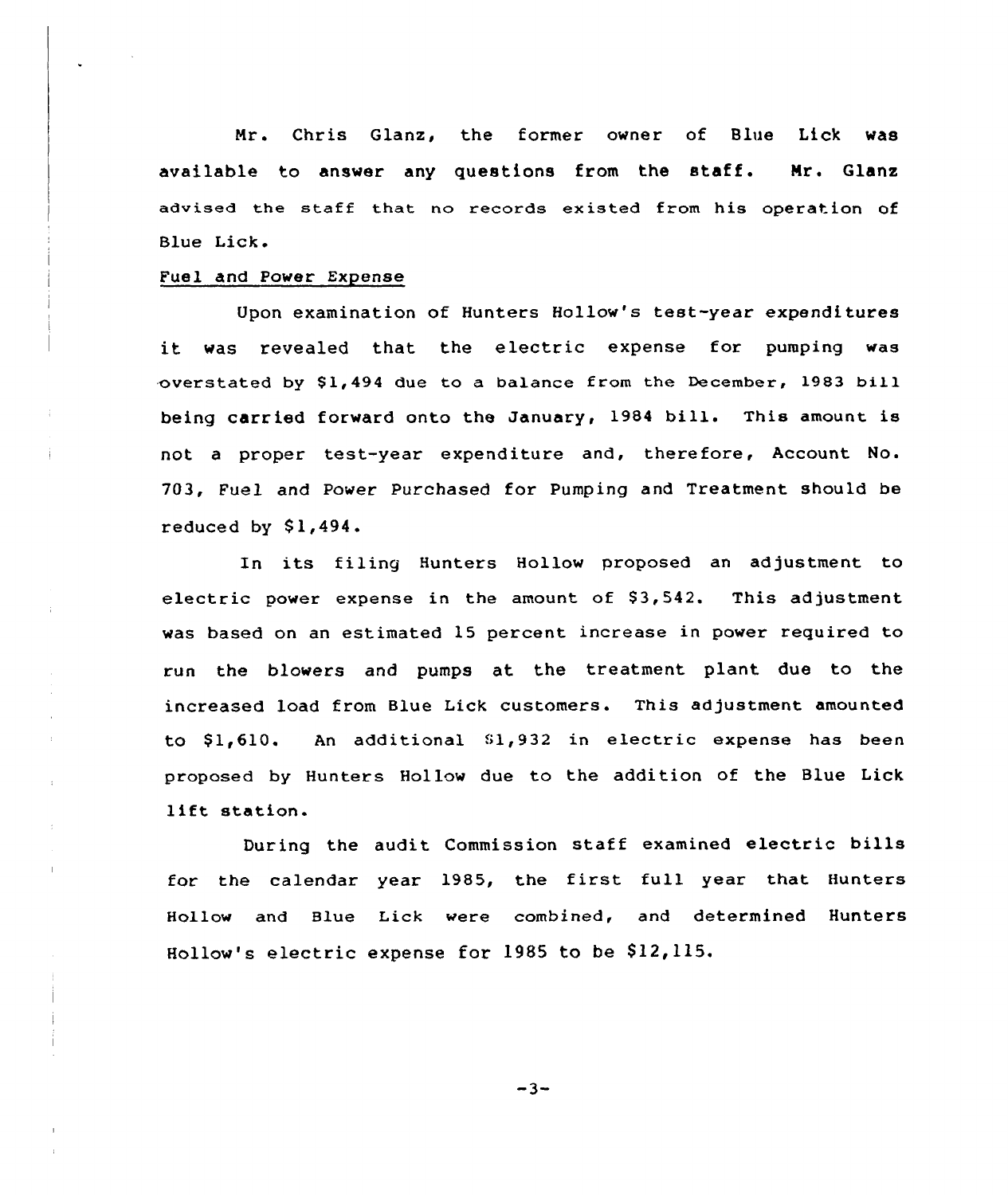## Miscellaneous General Expenses

Hunters Hollow reported Miscellaneous General Expenses (Account No. 930) of \$2,025 for the test-year. Included in this amount are late charges to Andriot-Davidson in the amount of \$ 1,904. These charges are assessed monthly at 18 percent per annum on unpaid balances for services performed by Andriot-Davidson. As previously mentioned most of the Operation and Maintenance expenses incurred by Hunters Hollow were booked as accounts payable to Andriot-Davidson. The Staff finds this to be inappropriate for future operations.

## Maintenance of Treatment and Disposal Plant

Hunters Hollow reported \$3,889 for maintenance of the treatment plant in 1984 and \$1,873 for plant maintenance in 1983. Examination of invoices for 1985 revealed expenditures of approximately  $$2,700$ . The staff, therefore, concludes that treatment plant maintenance expense for the test period is not representative of normal operations.

# Sludge Hauling

Hunters Hollow reported sludge hauling expense of \$2,390 for 1984. Examination of invoices confirmed this expenditure. Hunters Hollow incurred no sludge hauling expenses for the two years prior to the test year and an examination of invoices showed that \$160 was incurred for sludge hauling expense in 1985. The

-4-